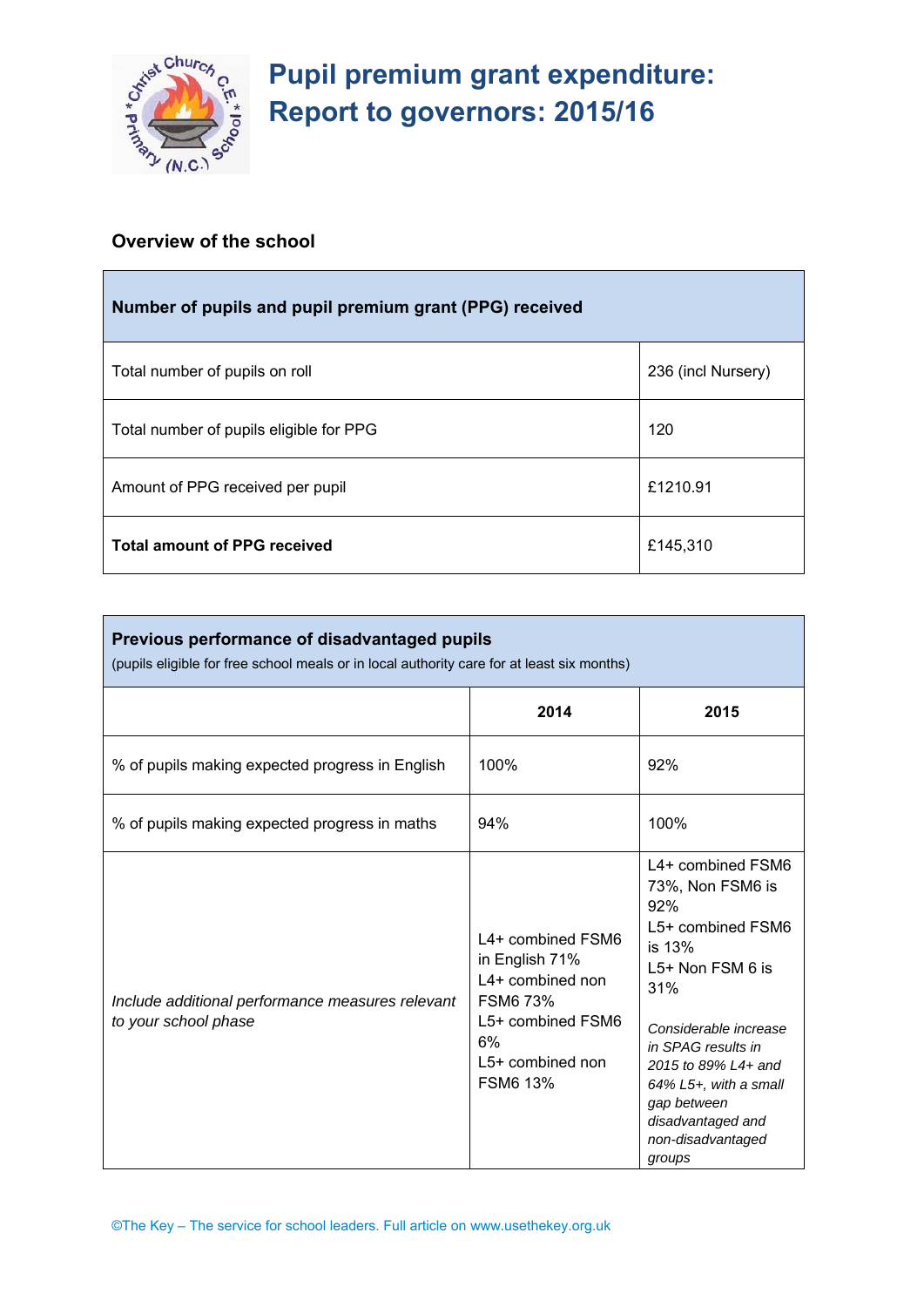# **Performance of disadvantaged pupils in 2016**

(pupils eligible for free school meals or in local authority care for at least six months)

|                                                | 2016                                                                                                                                                   |
|------------------------------------------------|--------------------------------------------------------------------------------------------------------------------------------------------------------|
| Pupils making the expected standard in Reading | Y6 Class = $88\%$ (Scaled Score 106.9)<br>$FSM = 88\%$ (Scaled Score 106.6)<br>Non FSM = 100% (Scaled Score 107.4)<br>National Average = 66% and 102.6 |
| Pupils making the expected standard in Writing | $Y6$ Class = 96%<br>$FSM = 94\%$<br>Non FSM = $100\%$<br>National Average = 74%                                                                        |
| Pupils making the expected standard in Maths   | $Y6 Class = 92\%$ (Scaled Score 105.8)<br>FSM = 88% (Scaled Score 105.2)<br>Non FSM = $100\%$ (Scaled Score 106.9)<br>National Average = 70% and 103   |

# **Summary of PPG spending 2015/16**

#### **Objectives in spending PPG:**

- *Challenge for more able pupils in English and Maths*
- *All children to make at least expected progress in English and Maths*
- *Improvement of phonics provision across Early Years and Key Stage 1*
- *Engage children more in Reading through provision of quality resources*
- *Enrich pupil experiences to impact on quality of English, Maths and problem solving*
- *Ensure staff have the subject knowledge to teach English and Maths effectively*
- *Develop language in Early Years through provision of quality resources and staffing*

#### **Summary of spending and actions taken:**

- *Staffing £112111 includes Gifted and Talented Yr 6 for Maths & English, Breakfast Club Staff, Tuition Groups, additional reading, Revision and holiday clubs, behaviour mentor*
- *Resources £6806.21 EYFS, English, Maths, Library, phonics*
- *Services £6697.99- Artis, 3PLearning*
- *Enrichment £7490.16 Breakfast Club resources, Educational Visits*
- *Training £1993– Service Birmingham, Beanstalk*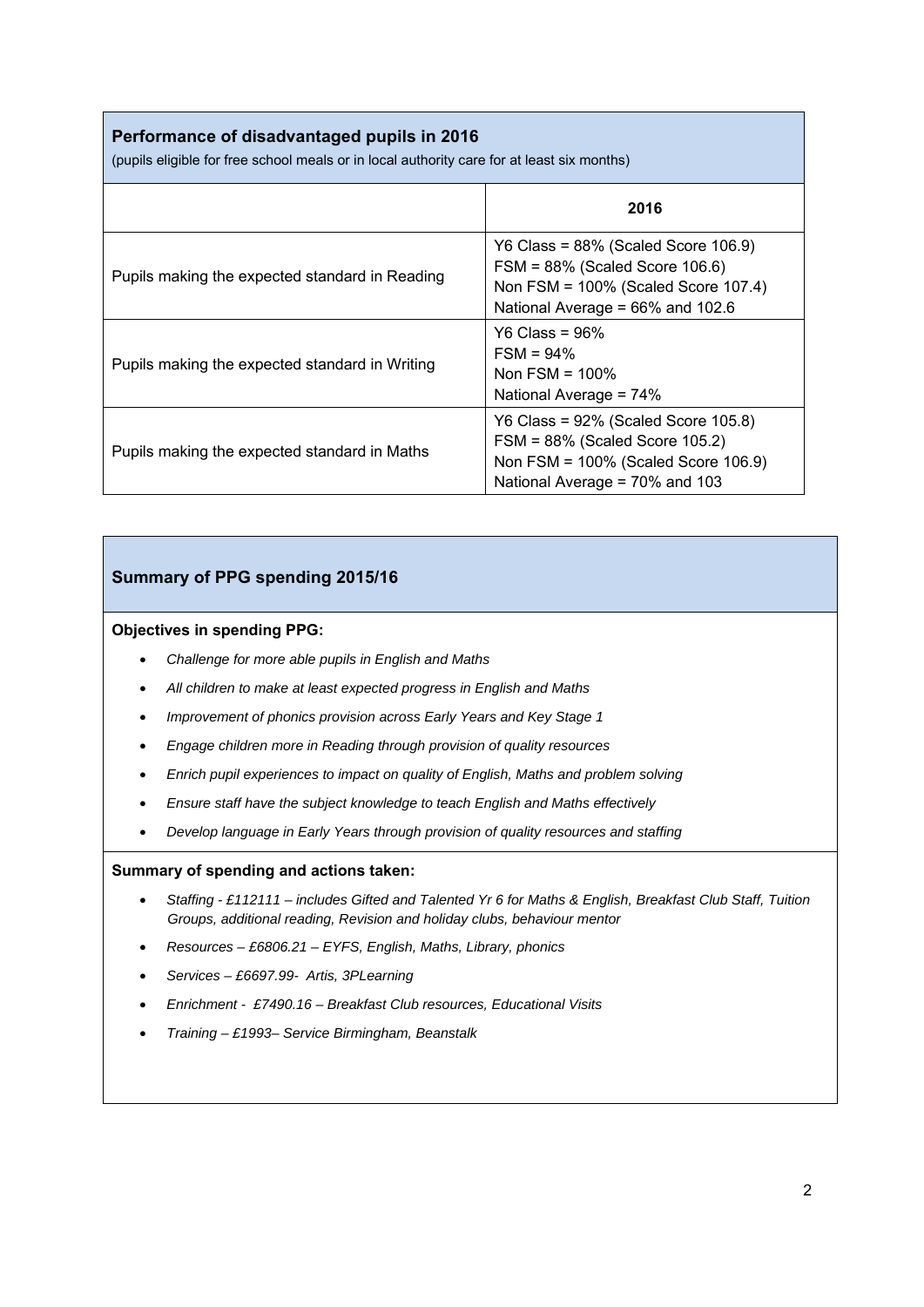#### **Outcomes to date:**

#### • *Key Stage 2 SATs:*

| Subject                                      | <b>Reaching Expected Standard</b> | <b>Standard or High</b><br>Score | Above Expected Average Scaled Score   |
|----------------------------------------------|-----------------------------------|----------------------------------|---------------------------------------|
| Reading                                      | 88% (Nat 66%) (B'ham 58%)         | 34%                              | 106.9 (Nat 102.6)<br>$(B'$ ham 101.1) |
| Writing                                      | 96% (Nat 74%) (B'ham 68%)         | $0\%$                            | n/a                                   |
| Grammar, Punctuation<br>and Spelling         | 96% (Nat 72%) (B'ham 70%)         | 31%                              | 106.7 (Nat 104)<br>(B'ham 103.8)      |
| <b>Mathematics</b>                           | 92% (Nat 70%) (B'ham 79%)         | 8%                               | 105.8 (Nat 103)<br>$(B'$ ham 102.4)   |
| Reading, Writing and<br>Mathematics Combined | 85% (Nat 53%) (B'ham 46%)         | n/a                              | n/a                                   |

# • *Key Stage 1:*

| Subject             | <b>Reaching Expected Standard</b> | Above Expected Standard   |
|---------------------|-----------------------------------|---------------------------|
| Reading             | 90% (Nat 74%) (B'ham 70%)         | 13% (Nat 24%) (B'ham 14%) |
| Writing             | 90% (Nat 66%) (B'ham 61%)         | 7% (Nat 13%) (B'ham 6%)   |
| <b>Mathematics</b>  | 87% (Nat 73%) (B'ham 67%)         | 10% (Nat 18%) (B'ham 11%) |
| <b>RWM Combined</b> | 87% (Nat 60%) (B'ham 55%)         | 7% (Nat 9%) (B'ham 4%)    |

# • *Early Years:*

| <b>Attainment and Progress</b>      | Result                    |
|-------------------------------------|---------------------------|
| Achieving good level of development | 70% (Nat 69%) (B'ham 64%) |
| Progress from end of Nursery GLD    | $+20%$                    |

# • *Class data:*

|                |                                                                      |     | % on track in Reading |            | % on track in Writing |     | % on track in Maths |            |              |     |     |            |
|----------------|----------------------------------------------------------------------|-----|-----------------------|------------|-----------------------|-----|---------------------|------------|--------------|-----|-----|------------|
| Y              | July<br>2015                                                         | Aut | Spr                   | <b>Sum</b> | July<br>2015          | Aut | Spr                 | <b>Sum</b> | July<br>2015 | Aut | Spr | <b>Sum</b> |
| $\mathbf 1$    | 83%                                                                  | 90% | 87%                   | 76%        | 80%                   | 83% | 80%                 | 72%        | 80%          | 90% | 80% | 79%        |
| 2              | 83%                                                                  | 73% | 94%                   | 90%        | 77%                   | 67% | 93%                 | 90%        | 83%          | 70% | 94% | 87%        |
| 3              | 73%                                                                  | 70% | 73%                   | 83%        | 80%                   | 77% | 73%                 | 83%        | 77%          | 67% | 63% | 79%        |
| $\overline{4}$ | 58%                                                                  | 83% | 83%                   | 87%        | 58%                   | 77% | 77%                 | 80%        | 55%          | 83% | 73% | 93%        |
| 5              | 40%                                                                  | 53% | 60%                   | 73%        | 40%                   | 53% | 60%                 | 77%        | 73%          | 63% | 67% | 80%        |
| 6              | 45%                                                                  | 55% | 67%                   | 83%        | 41%                   | 52% | 67%                 | 90%        | 38%          | 48% | 66% | 83%        |
|                | Attendance for the year was 96%, in line with our school target<br>٠ |     |                       |            |                       |     |                     |            |              |     |     |            |